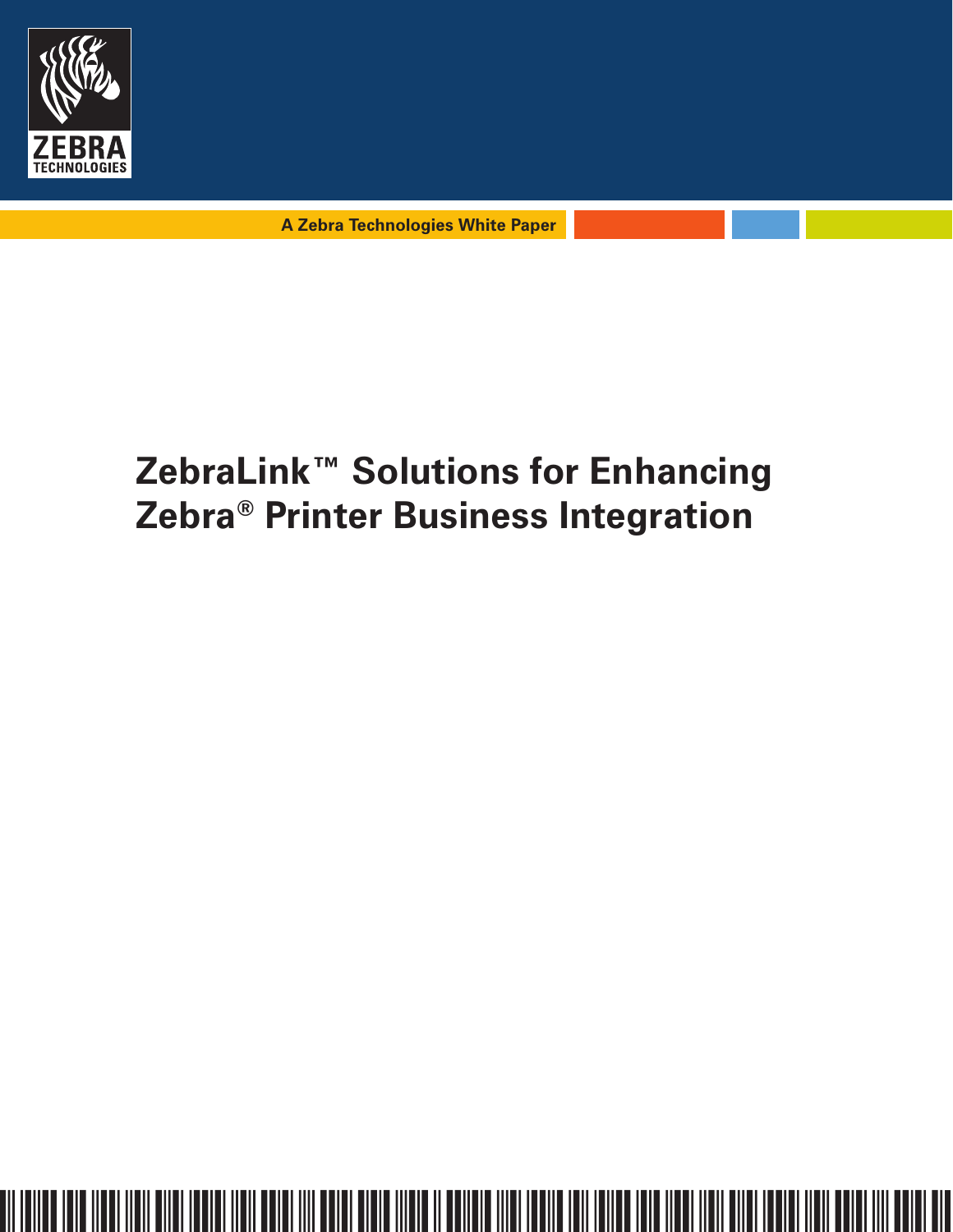#### A Zebra Technologies White Paper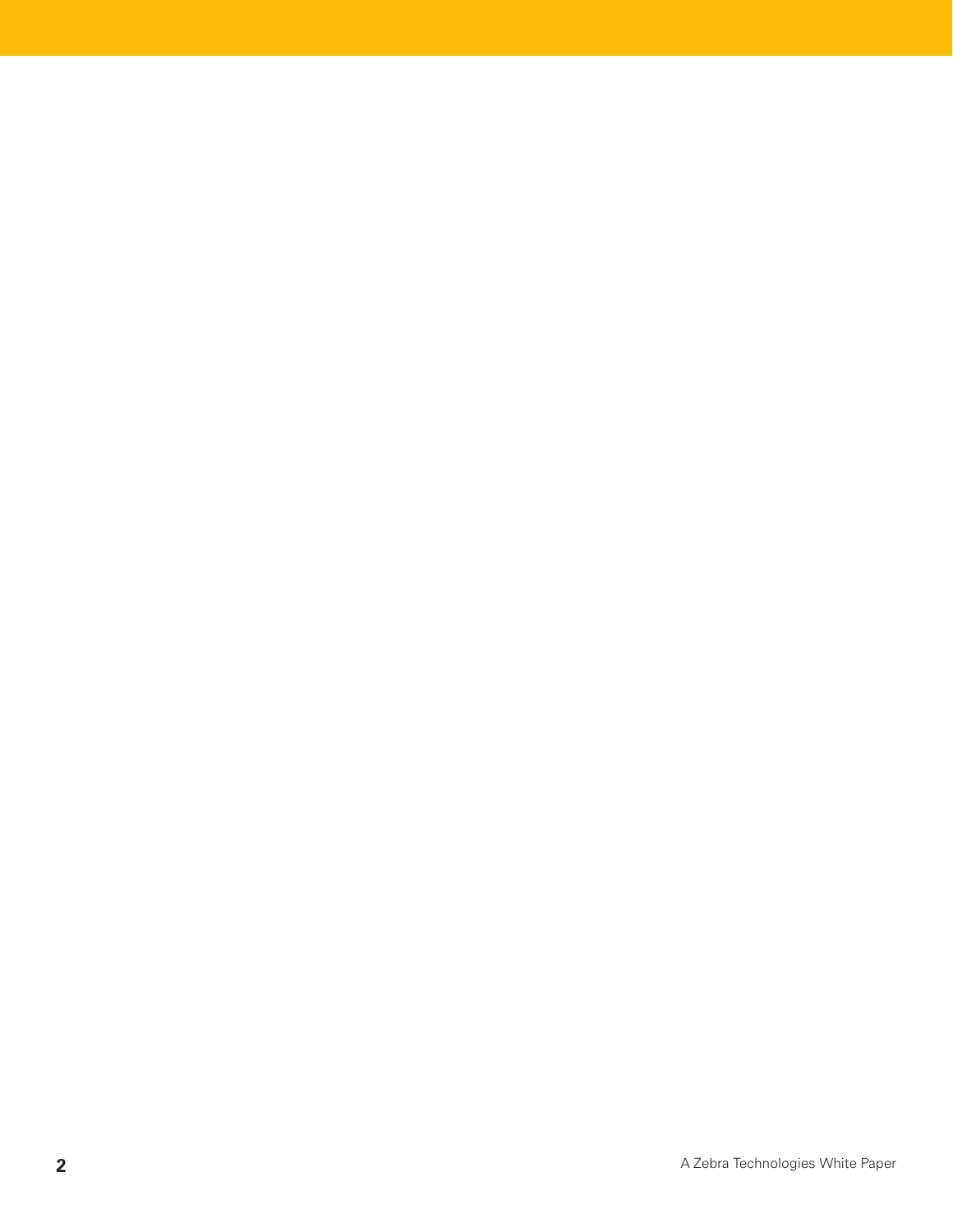## **Executive Summary**

Each business has unique needs, and printers fill a vital role in boosting business productivity. ZebraLink is a suite of software, firmware, and connectivity solutions that enhances and extends the performance of Zebra bar code and RFID smart label printers. ZebraLink makes it simple to design, manage, and adapt a bar code printing application tailored to meet specific business processes. ZebraLink Solutions help unlock the full value of Zebra printers by:

- Reducing configuration, integration, and management time
- Making label design and modifications easy
- Providing real-time connectivity and control
- Simplifying networking configuration
- Leveraging features that improve printer efficiency and performance

This white paper introduces the ZebraLink software, firmware, and connectivity components, and shows how to maximize performance and value from Zebra printers.

## **ZebraLink Overview**

ZebraLink encapsulates a family of software applications, utilities, connectivity tools, and other resources developed to extend and enhance Zebra printer capabilities. Users can select each ZebraLink solution as they need—all are optional and are not required to run Zebra printers. Zebra designed ZebraLink for users and developers with different experience levels, business goals, and printing environments. ZebraLink can help customers using a single printer, and enable scalability for managing hundreds of printers worldwide from a central location. Most solutions target Zebra printers that use the ZPL® printer command language, and offer selected support for CPCL and EPL™ models. Many ZebraLink solutions are available as free downloads from www.zebra.com.

How well a printer creates labels is an incomplete measure of its value. Ease of use, required IT support, compatibility with legacy systems, support for enterprise security standards, and other business process considerations have a tremendous impact on total cost of ownership (TCO) and the value the printer provides. It is impractical and cost-prohibitive to support all the potential enterprise interfaces, security and networking protocols, and other features in every printer on the market. Therefore, users must choose printers with the features and options that provide the most value for their specific printing and business environment.

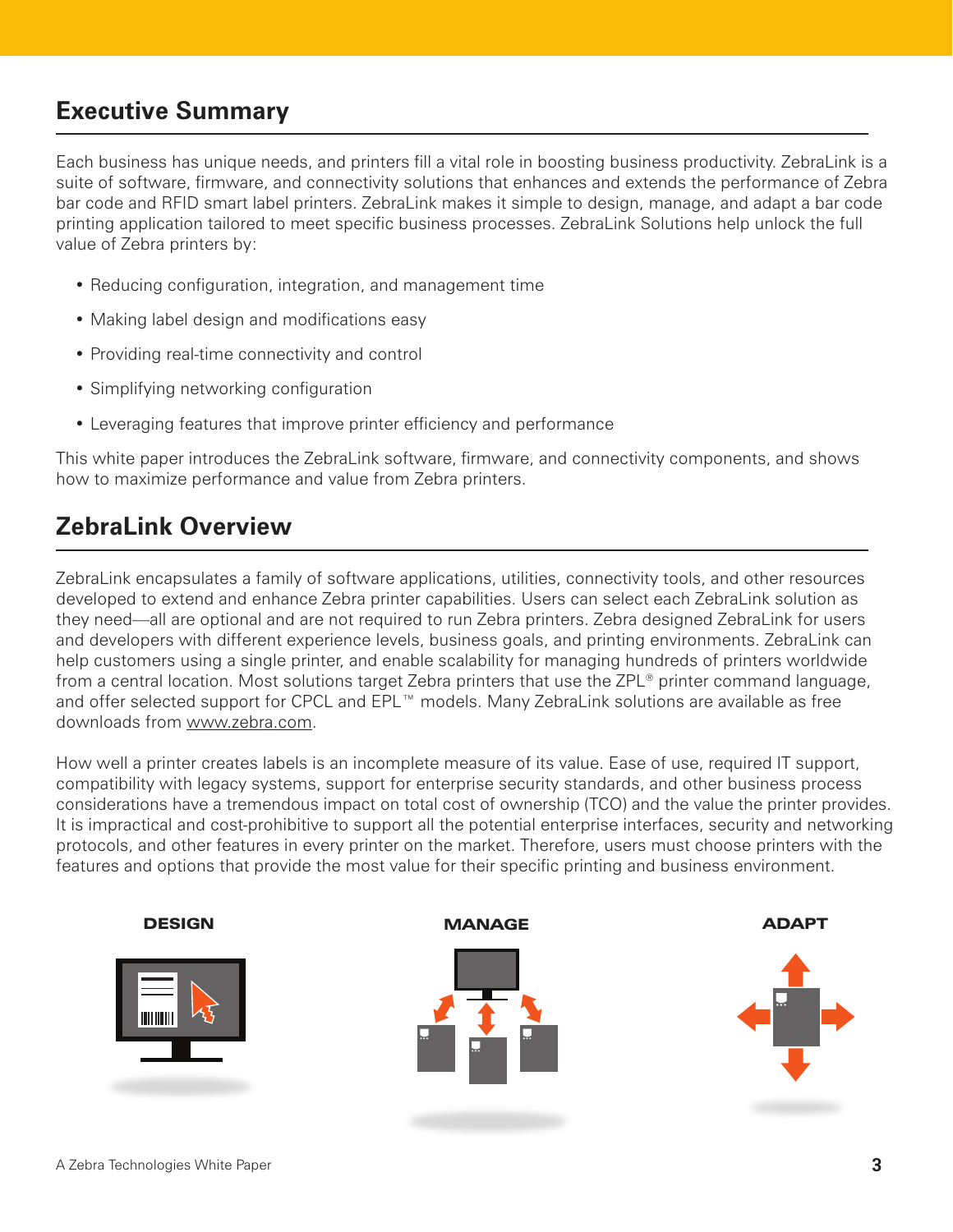ZebraLink provides a way to efficiently add capabilities to bar code and smart label printers on demand, without expensive custom development or premature printer replacement. It also significantly reduces the time required to set up, configure, manage, and modify printers, which minimizes support requirements. The following sections describe how ZebraLink solutions improve performance and add value to Zebra label printing systems. In many cases, ZebraLink features may already be present on a printer already in use, just waiting to be used!

# **Adapt Through Host Integration**

Thermal label printers use proprietary printer command languages (for example, ZPL) that most enterprise computer systems and software applications do not support. Information from enterprise systems on bar code and RFID labels often require a model-specific label printer driver, middleware, or a custom interface. Such printing architectures may require specialized knowledge to maintain and may be inefficient to modify and upgrade.

ZebraLink provides several solutions for simplifying the process of integrating printers with host systems and expressing information from databases, ERP applications, and other legacy systems on bar code and RFID labels.

### **XML Interface**

XML-Enabled Zebra printers can output bar code and RFID labels by receiving XML data streams directly from the host computer or application. The data stream is matched inside the printer to a stored label format, variable data fields are populated, and the label is printed. No additional middleware or drivers are necessary, resulting in a simple architecture that is easy to manage and expand. Zebra's Oracle-certified XML solution includes XML-enabled label formats for Oracle® WMS and Mobile Supply Chain Applications (MSCA) stored in printer memory, which eliminates the need to design label formats. XML-Enabled printing is built-in on many of Zebra's mobile, desktop, tabletop, print engine and kiosk printers.

For more information about XML printing and the Oracle solution, download the "Bar Code Printing from Oracle WMS and MSCA" white paper from the Resource Library section of www.zebra.com.

### **Multiplatform Software Development Kit (SDK)**

Seamless mobility is a key enabler to business productivity—from manufacturing, to transportation and logistics, and even retail—rely on smartphones, mobile terminals, and handheld devices. Zebra's Multiplatform Software Development Kit allows users to create new applications that enable printing from various BlackBerry® smartphone models or Windows Mobile® terminals and devices to Zebra mobile or stationary printers. The SDK includes source code samples, documentation, and on-phone demonstration modules that simplify the design of custom applications with embedded support for Zebra printers.

With ZebraLink-driven on-demand printing, businesses can now offer their workers the flexibility and efficiency that mobile devices provide. Workers no longer need to carry multiple devices to complete their printing tasks, including service and sales receipts, direct store delivery documentation, retail point-of-sale receipts, mobile online coupon printing, and healthcare specimen labeling. For more information, see Zebra's Smartphone Utility and SDK Web page at www.zebra.com/sdk.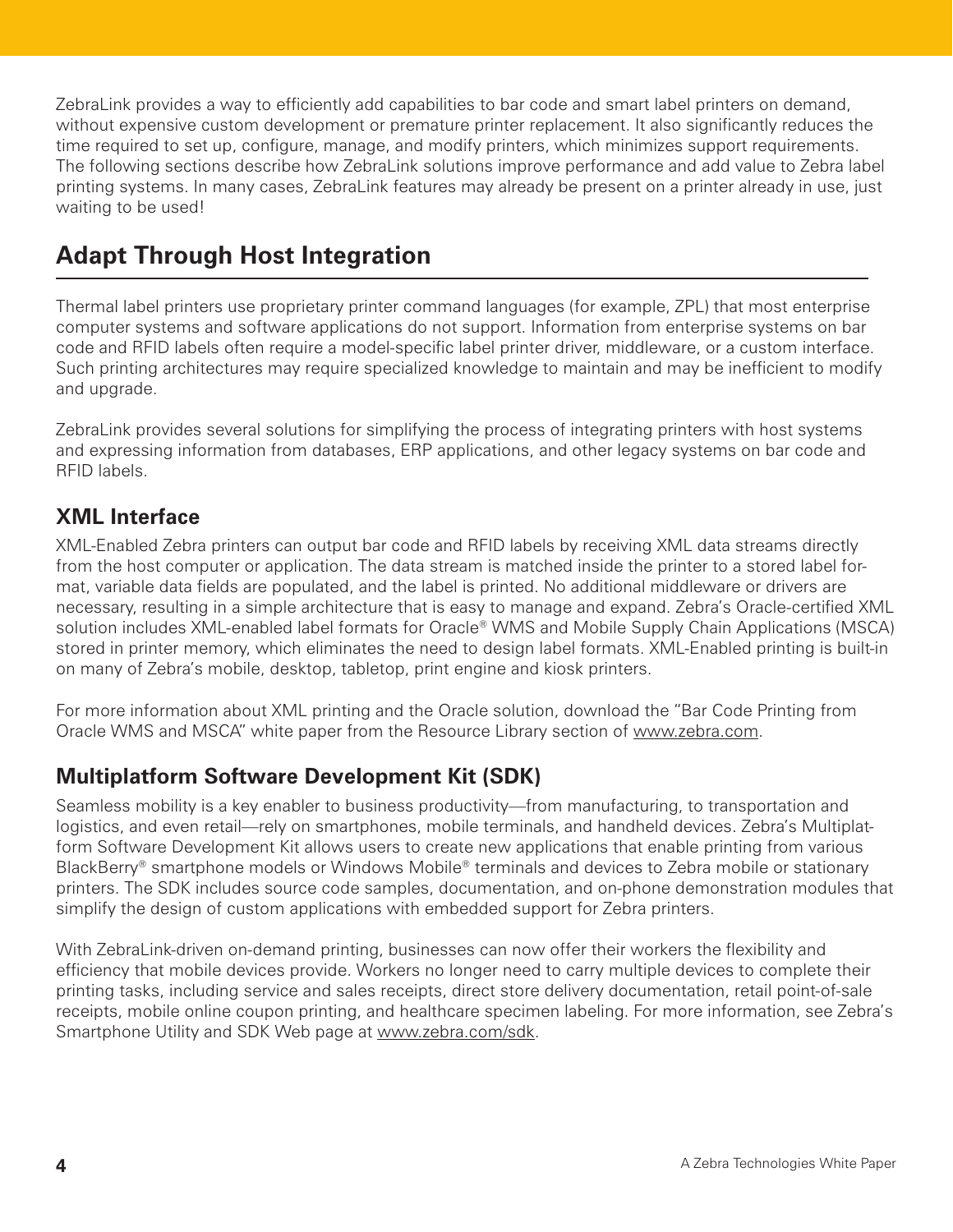# **Networking and Connectivity**

The ZebraNet® Print Server family is the flagship for ZebraLink connectivity solutions, which also include interfaces for the IBM® environment and Bluetooth® tools for communicating with mobile printers. All ZPL®-based Zebra® printers enabled with ZebraNet print servers offer optimal integration for today's network environment with easy setup and configuration via Zebra advanced printer management tools.

#### **ZebraNet 10/100 Print Server**

This solution provides wired connectivity to 10Base-T, 100-BaseTX, and fast Ethernet 10/100 auto-switching networks. The ZebraNet 10/100 Print Server provides enhanced ECP parallel support and faster data transmission speeds that improve printing throughput. This print server is supported on select Zebra high-performance, midrange, and desktop printers, PAX™ print engines, and RFID printer/encoders. It is available in external and internal versions that each draw their power from the printer.

#### **ZebraNet Wireless Plus Print Server**

The ZebraNet Wireless Plus print server allows printers to be included in 802.11b/g-standard wireless networks without wireless bridges or additional power supplies. The solution is available on select Zebra high-performance, midrange, and desktop printers, PAX™ print engines, and RFID printer/encoders. The ZebraNet Wireless Plus Print Server supports network radio cards from Cisco Systems and Motorola, offers multiple security protocol options, and performs at user-selectable speeds.

#### **PS4000™**

The PS4000 is a standalone product that provides 802.11b/g wireless connectivity to up to four desktop printers (LP and G-series) connected via USB. It is powered by either an AC adapter or from the LA-24 battery (which also provides printer power) for mobile applications.

#### **Twinax and Coax**

Twinax connectivity provides connectivity to IBM System 34/26/38 and AS/400® computers or associated controllers. Users can configure the Zebra printer on the IBM host as either an IBM 4214, 5224, 5225 or 5256 printer. Coax provides communication to IBM 3270 mainframe computers or associated controllers and IBM 3287 and Model 2 printer compatibility, including LU1 (SCS) and LU3 (3270 data stream) modes.

# **Manage Printers Intelligently and Efficiently**

The time and expertise required for installing and configuring printers, and the effort needed to keep them running, are leading contributors to total cost of operation (TCO). If a printer fails, the resulting cost of lost productivity, shipment delays and potential charge backs can quickly exceed the printer purchase price. Solid printer management, monitoring and troubleshooting tools protects the printer investment and improves value.

### **ZebraNet™ Bridge Enterprise**

System administrators can use ZebraNet Bridge Enterprise to remotely manage the entire organization's Zebra printers from a central location. ZebraNet supports stationary and mobile printers, including those on wireless networks. ZebraNet Bridge Enterprise supports Zebra printers installed with firmware version X.10 and higher, which makes it compatible with many legacy units and all new ZPL printer models. It also has features to support Zebra printers using the EPL™ and CPCL control languages.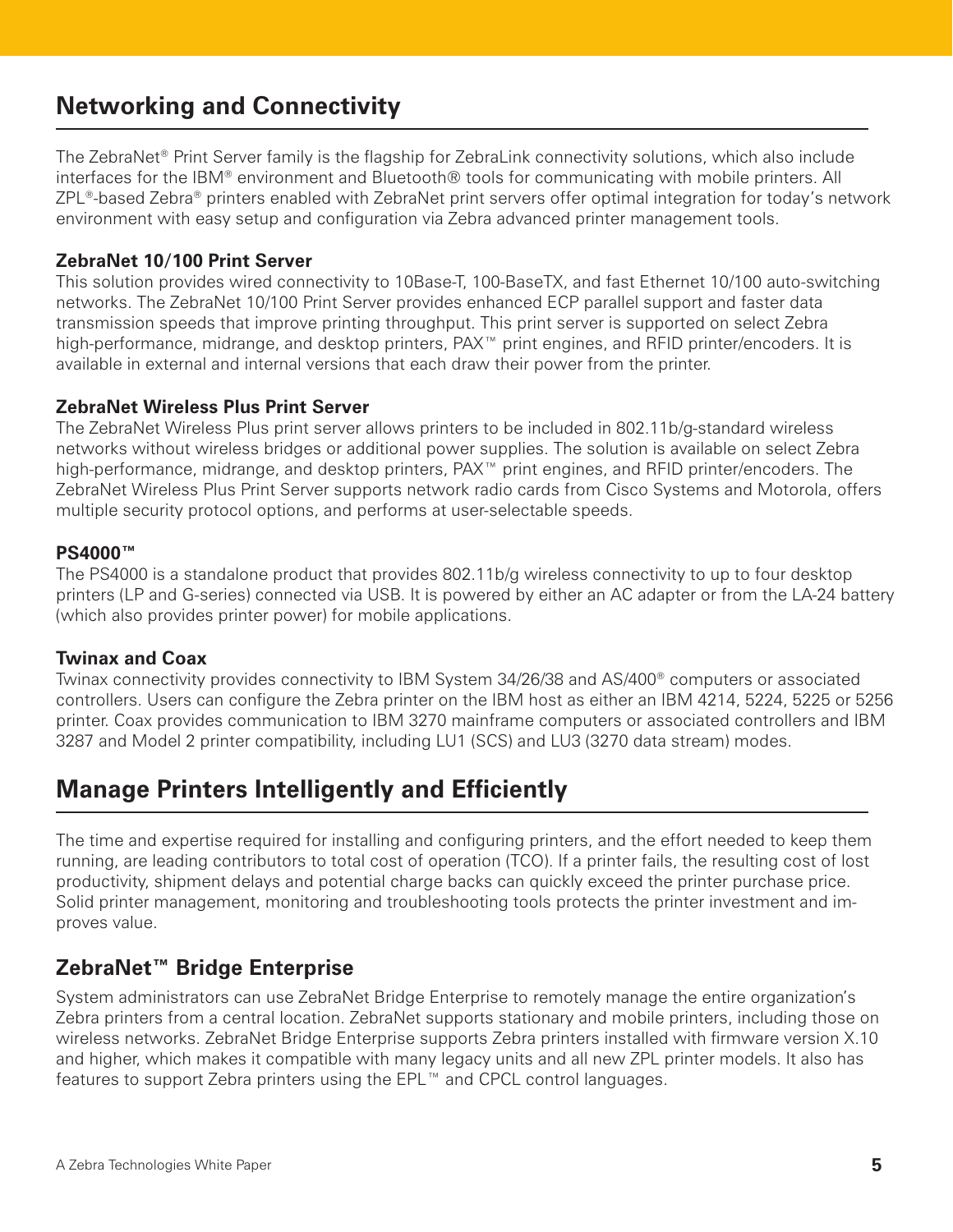ZebraNet Bridge Enterprise takes redundancy and labor out of configuring, managing, and modifying printers. Administrators can create groups and subgroups of printers and then "push" the configurations, label formats, and settings for entire groups at once. One-to-many management provides significant time savings compared to traditional management applications that require the administrator to set each printer individually. Remote management allows a single administrator to manage Zebra printers across multiple locations.

### **Mirror**

Automatically managing printer configurations using a "pull" networking task can save operations and IT staff time and money, and ensure printers are functioning with the right configuration at the right time. Zebra's Mirror automatically ensures printers are functioning with the latest intended information to keep operations running smoothly. IT administrators can configure and load important printer information on a networked server once, then allow the printers to pull the data as needed.

With Mirror, printers can pull settings, objects, and even firmware from a centralized FTP server. Administrators can synchronize the printers with specific files maintained on a server using several scenarios including when the printer powers up, at specified time intervals, both on power up and at time intervals, or on command. Mirror is available on a wide variety of mobile, desktop and tabletop printers.

### **WebView**

WebView provides a browser-based graphical interface to monitor printers across the enterprise. When a Zebra printer is connected to a TCP/IP Ethernet network using a ZebraLink print server, the printer's embedded Web server allows a network administrator to point a Web browser to the Zebra printer's URL just as one would point to a page on the Internet. The printer's Web server then responds by sending a Web page to the network administrator's browser, thus providing real-time, viewable and configurable record of the printer's status, settings, and printing parameters.

# **Rich, Versatile Design Tools**

A bar code or RFID application optimized for specific business needs and printing tasks helps saves time and expenses. Zebra delivers several design solutions that provide businesses unmatched flexibility, integration, and scalability for creating efficient printer outputs.

### **Zebra's Enterprise Connector Solution**

Thermal printers create specialized outputs including bar code and RFID labels, tags, wristbands and receipts. Each task calls for specialized features not found in common document printers. Zebra thermal printers support unique capabilities such as bar codes, RFID tag encoding, and real-time clock fields that require optimized command sets for maximum performance. The Zebra Enterprise Connector Solution for Oracle® BI Publisher removes the hassles from thermal printer software installation, usage and management—no complex files, and no need to learn specific printer languages.

IT administrators simply install ZebraDesigner™ for XML v2 software on a Windows® PC, design the label templates, and then upload them to the server-based Enterprise Connector environment. As users process transactions, Enterprise Connector efficiently transforms XML-based business data into printable content. For every new or batch transaction requiring label printing, Enterprise Connector quickly converts the design data into efficient, optimized ZPL commands, and then sends them to the print queue.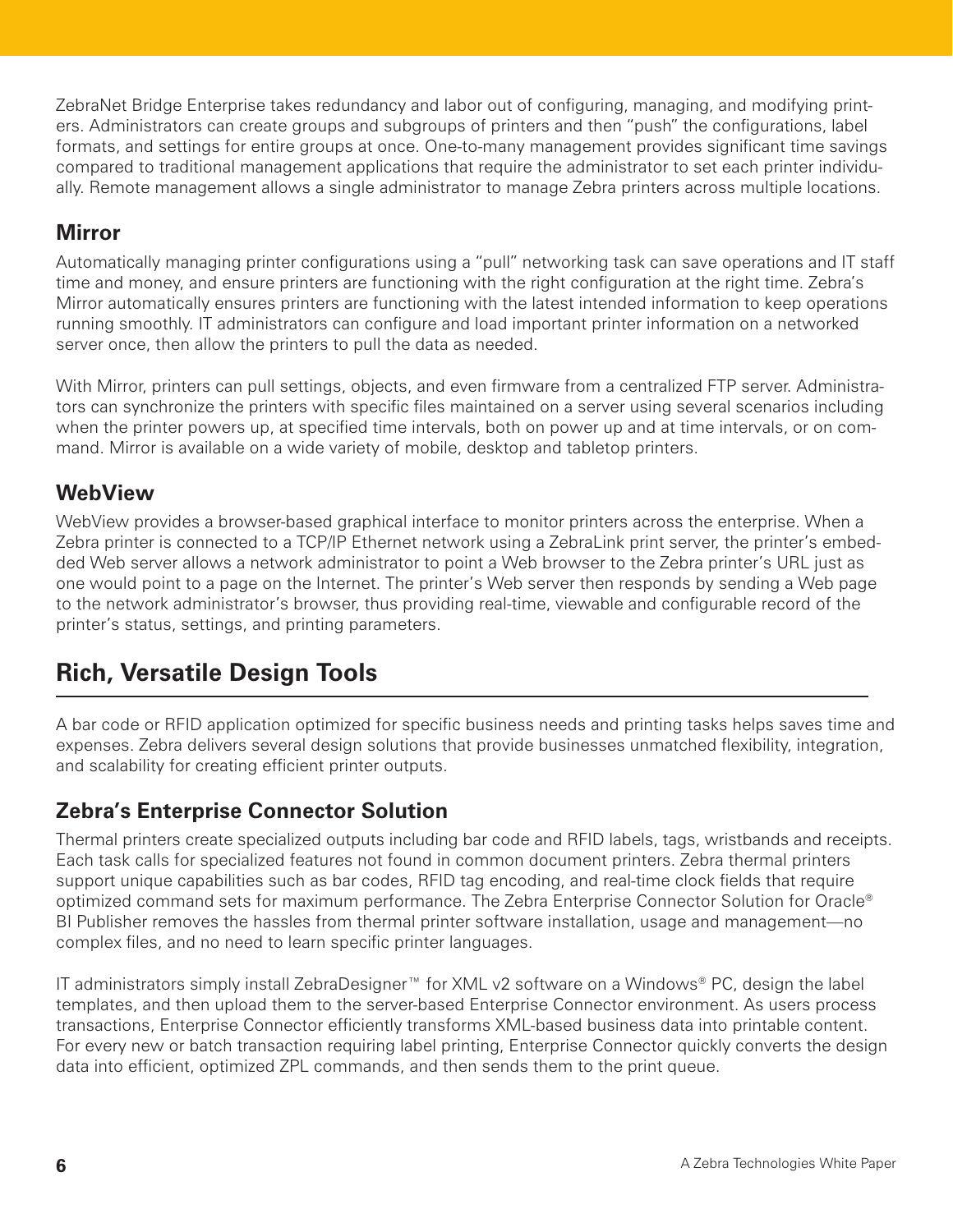### **Label Design**

The ZebraDesigner™ v2 software family makes producing sophisticated labels easier than ever before. Created specifically for use with Zebra bar code printers, ZebraDesigner software delivers a unique level of access to the advanced features found exclusively on Zebra printers.

ZebraDesigner, available as a free download, offers primary label design features in a wizard-driven, Windows interface. ZebraDesigner Pro, available for demo and purchase, offers additional advanced features, such as database connectivity, RFID tag encoding, and real-time clock support. Users can use both ZebraDesigner and ZebraDesigner Pro to create labels for printers with the ZPL, EPL, and CPCL command languages, including mobile printer models. Users can print label designs directly from the software, or easily download and store them on Zebra printers for later recall and printing from a host or ERP system.

### **Unicode™**

Printers create text by using a codepage to convert numeric codes into characters and expressing them in a font that supports the required characters. Most codepages support only a limited number of characters, which severely impacts their ability to support multiple languages.

Unicode supports many thousands of characters—more than enough to print in all of the world's major languages. Zebra's Unicode solution eliminates the time and money associated with continually installing fonts and codepages to support new languages. Unicode fonts let the printer seamlessly output any language, with no need for an operator to select the language, font, or codepage, or otherwise configure or adjust the printer.

Many leading IT systems and enterprise software applications now support Unicode. By networking a Unicode-enabled Zebra printer to these systems, organizations can print international language labels directly from their applications.

Zebra's Unicode solution is free and included in the firmware of Zebra's current *Xi*™ series, Z Series® , S Series™, G-Series™, *PAX*™ series and KR403™ printers. Fonts for printing all major European, Asian (including GB-18030), Middle Eastern, and African languages are also available.

# **Conclusion**

ZebraLink solutions simplify every aspect of bar code and RFID label printing, from creating label designs and formats, to installing and configuring printers, to managing daily printing operations and performing upgrades. The ZebraLink software, hardware and embedded firmware enable users to leverage features and capabilities specific to Zebra printers to improve printer performance, system uptime, device management, and solution modifications to existing or new label printing operations. Extending the power of Zebra printers and improving their productivity reduces support requirements, lowers costs, and enhances the value of Zebra printing solutions.

Zebra Technologies Corporation (NASDAQ: ZBRA) provides the broadest range of innovative technology solutions to identify, track, manage, and optimize the deployment of critical assets for improved business efficiency. Zebra's core technologies include reliable on-demand printer and state-of-the-art software and hardware solutions. By enabling improvements in sourcing, visibility, security and accuracy, Zebra helps its customers to put the right asset in the right place at the right time. Zebra operates in over 100 countries and serves more than 90 percent of Fortune 500 companies worldwide. For more information about Zebra's solutions visit www.zebra.com.